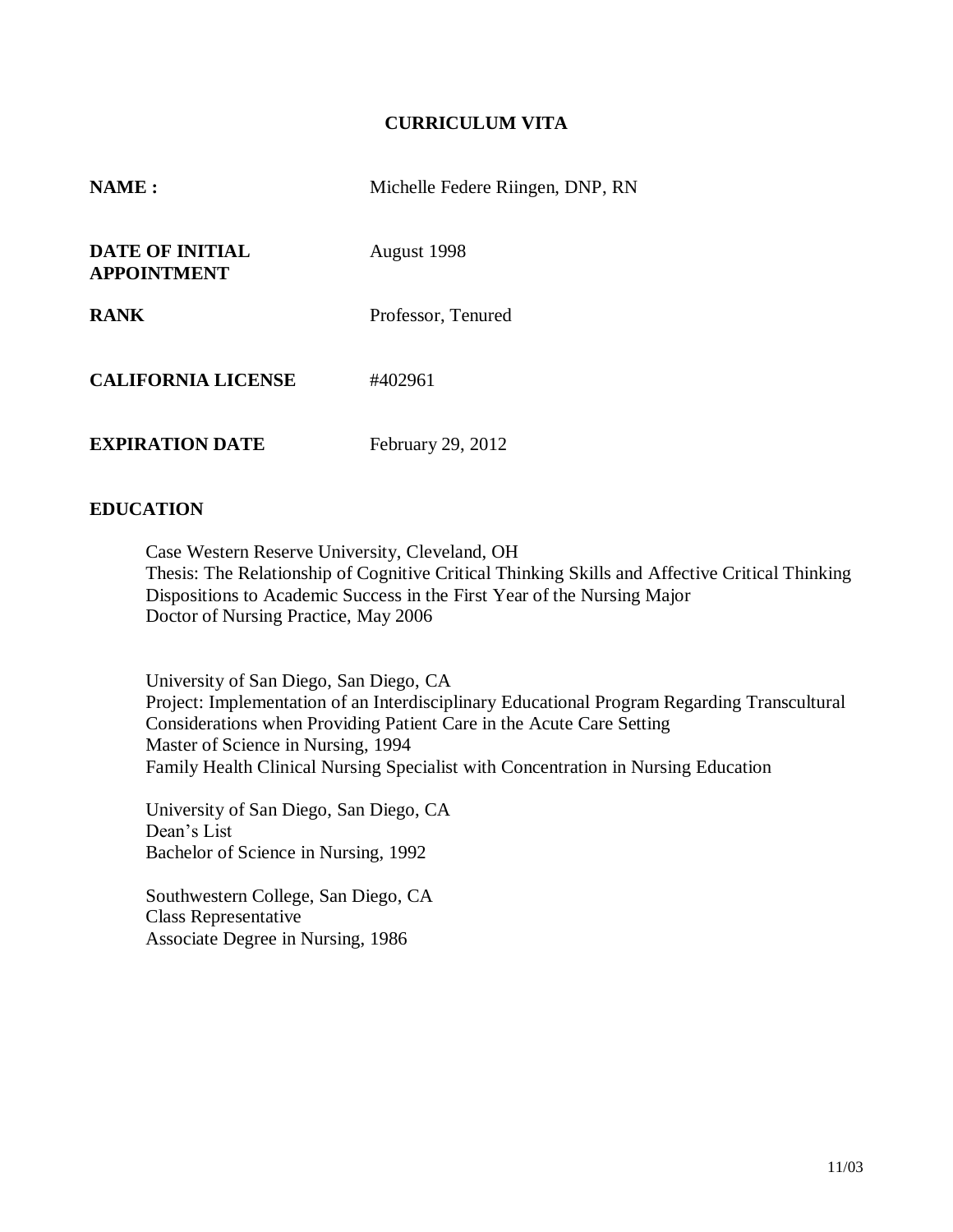#### **PROFESSIONAL EXPERIENCE**

Professor, School of Nursing 2010 - present Point Loma Nazarene University, San Diego, CA Associate Professor, School of Nursing, 1998 – 2010 Point Loma Nazarene University, San Diego, CA Clinical Nurse Specialist, 2004-2010 Sharp Chula Vista Medical Center, CA Assessment Technologies Institute, Virtual ATI Instructor, 2006 - 2007 Clinical Nurse, Preceptor, Relief Charge Nurse, 1998 – 2004 Sharp Chula Vista Medical Center, CA Acute Care Senior Specialist/Clinical Nurse Specialist, 1996 – 1998 Sharp Chula Vista Medical Center, CA Acute Care Education Specialist, System-wide, 1994 – 1996 Sharp Health Care System (SHC), San Diego, CA Medical/Surgical Clinical Nurse Educator, 1992 – 1994 Sharp Chula Vista Medical Center, CA Clinical Nurse III & Charge Nurse, Telemetry/Step-Down Relief Infection Control Nurse, 1987-1992 Community Hospital of Chula Vista, CA Staff RN & Relief Charge Nurse, Pulmonary Care Unit, 1986 - 1987 Long Beach Veterans Administration Medical Center, CA

#### **UNIVERSITY SERVICE: Point Loma Nazarene University**

Structural Governance Committee, Chair (2011-present) Provost Search Committee, Faculty Member (2010-2011) Academic Policies Committee, Faculty Member (2006- 2010) Commencement: Speaker for Undergraduates, 2008 Enrollment Management Committee, Faculty Member (2001-2005)

### **SCHOOL OF NURSING SERVICE: Point Loma Nazarene University**

Interim Dean (Spring, 2009) Associate Dean of Undergraduate Program (2006-present) Curriculum Evaluation Committee, Chair (2006-present) Master's Committee, Member (2007-present) Sophomore Coordinator 2003/04– 2006/07 & 2008/09-present Library Liaison (1999-2006) Academic & Student Affairs Committee, Chair (2001-2003) & Member (1999-2006) Selection Committee, Member (1999-present)

### **PROFESSIONAL MEMBERSHIP & MEETINGS**

Sigma Theta Tau Nursing Honor Society, Zeta Mu Chapter, Member National Association of Clinical Nurse Specialists, Member American Association of Colleges of Nursing, Regional Meeting, San Diego, CA September 27-28, 2007

#### **PROFESSIONAL AWARDS**

Sigma Theta Tau International Honor Society of Nursing: Excellence in Nursing Education – 2008